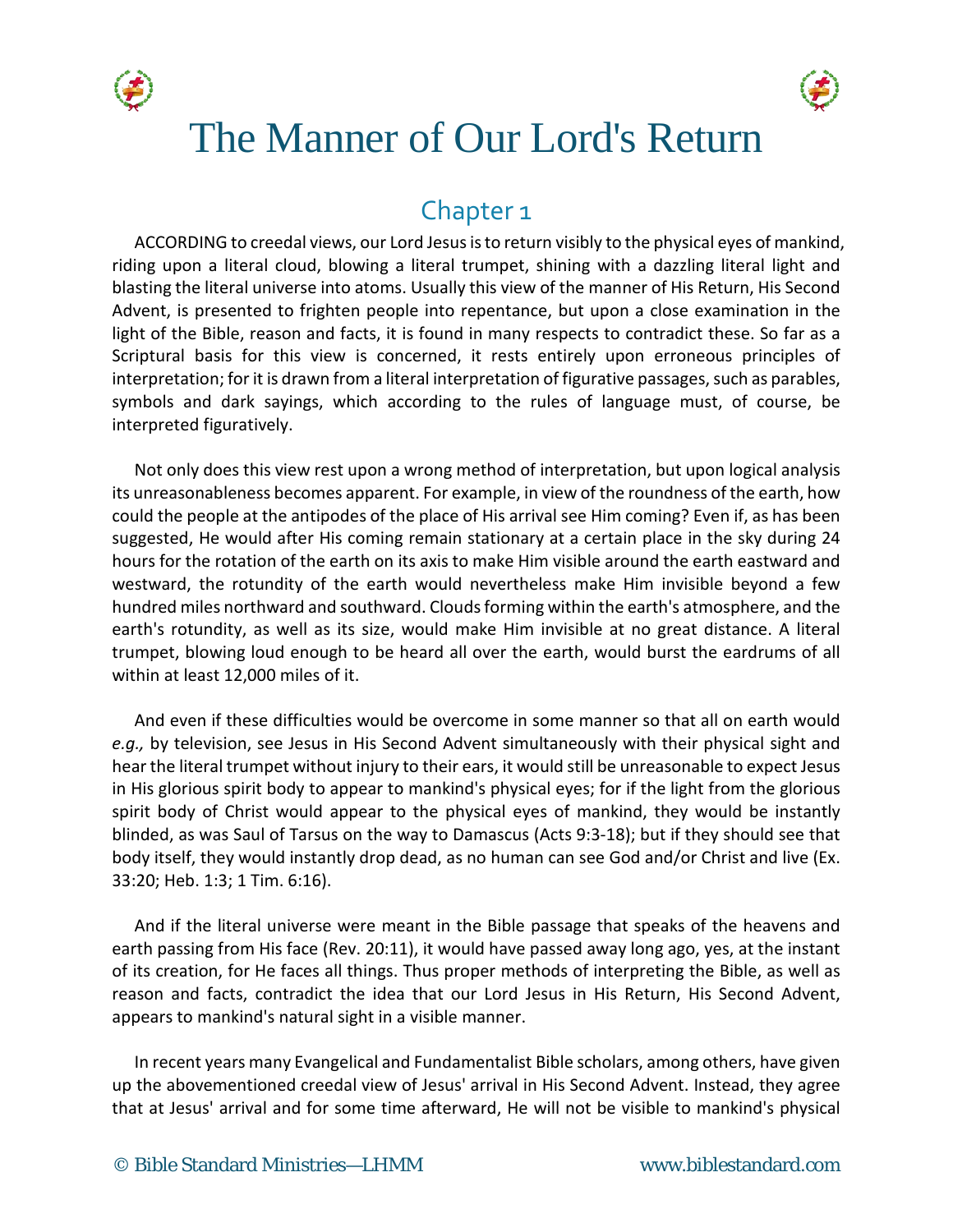eyes. This is commendable, but they do not go far enough, for a candid, reverent and careful study of the Scriptures reveals the fact that our Lord in His entire Second Advent is to be invisible to mankind's physical sight, but visible to their mental sight, their eyes of understanding (Matt. 13:13-17). We will now present nine additional lines of pertinent Biblical evidence proving this point.

#### *DIRECT STATEMENTS OF THE BIBLE*

Our second line of Biblical evidence is: The Bible directly teaches that Jesus will no more be seen by *the physical eyes of human beings.* "Yet a little while, and *the world seeth me no more"*  (John 14:19). This statement of our Lord is clearly to the point. While the connection shows that the Lord's Church would see our Lord when changed with Him (1 John 3:2), John 14:19 clearly teaches that no others of mankind would see Him. Of course Jesus there referred to Himself as being forever invisible to mankind's physical eyes in His glorious resurrection body.

This is clearly shown to be the case by the language of the Apostle Paul with reference to Jesus since He ascended to be with God in glory: "who only hath immortality, dwelling in the light which no man can approach unto; whom [in His glorious condition] no man *hath seen, nor can see"* (1 Tim. 6:16). Very clearly do these passages show that our Lord since His glorification has been and forever will be invisible to mankind's physical sight. Therefore at our Lord's Return, He is invisible to their physical eyes.

#### *"AS A THIEF IN THE NIGHT"*

The same thought is implied in the Scriptures which teach that our Lord's Return would be thief-like in its manner (1 Thes. 5:1-6; 2 Pet. 3:10; Rev. 16:15). When a thief comes to break into a house, does he carry a bright light and blow a trumpet, shouting to the people, "Hello, you people! Wake up! I am coming to rob your houses"? Of course we know he does no such things. Neither, therefore, does our Lord when He returns as a thief in the night. The thief in the night comes silently, stealthily, hiding in the dark, walking noiselessly with padded shoes or in stocking feet, picking locks and opening doors or windows with quiet deftness, thus concealing his presence from his unsuspecting victims.

Our Lord in the first part of His Second Advent comes in a similar manner, unknown to the world. But as a thief's presence in the house that is being robbed may by certain signs be made known to his accomplices who may be awaiting him in or at that particular house, so the Lord promised to make known, after His Return, to His faithful watching people, the fact of His Return by certain signs and proofs (Matt. 24:3, 30-33).

Note how 1 Thes. 5:1-6 tells us that the world would not be aware of our Lord's Return, because of its thief-like manner, but that His waking and watchful people would be aware of it. Of course, if the world would see His Return with their physical eyes, they would be aware of it. So their not being aware of it proves that they would not see Him physically in His Second Advent, which therefore must be invisible to physical sight.

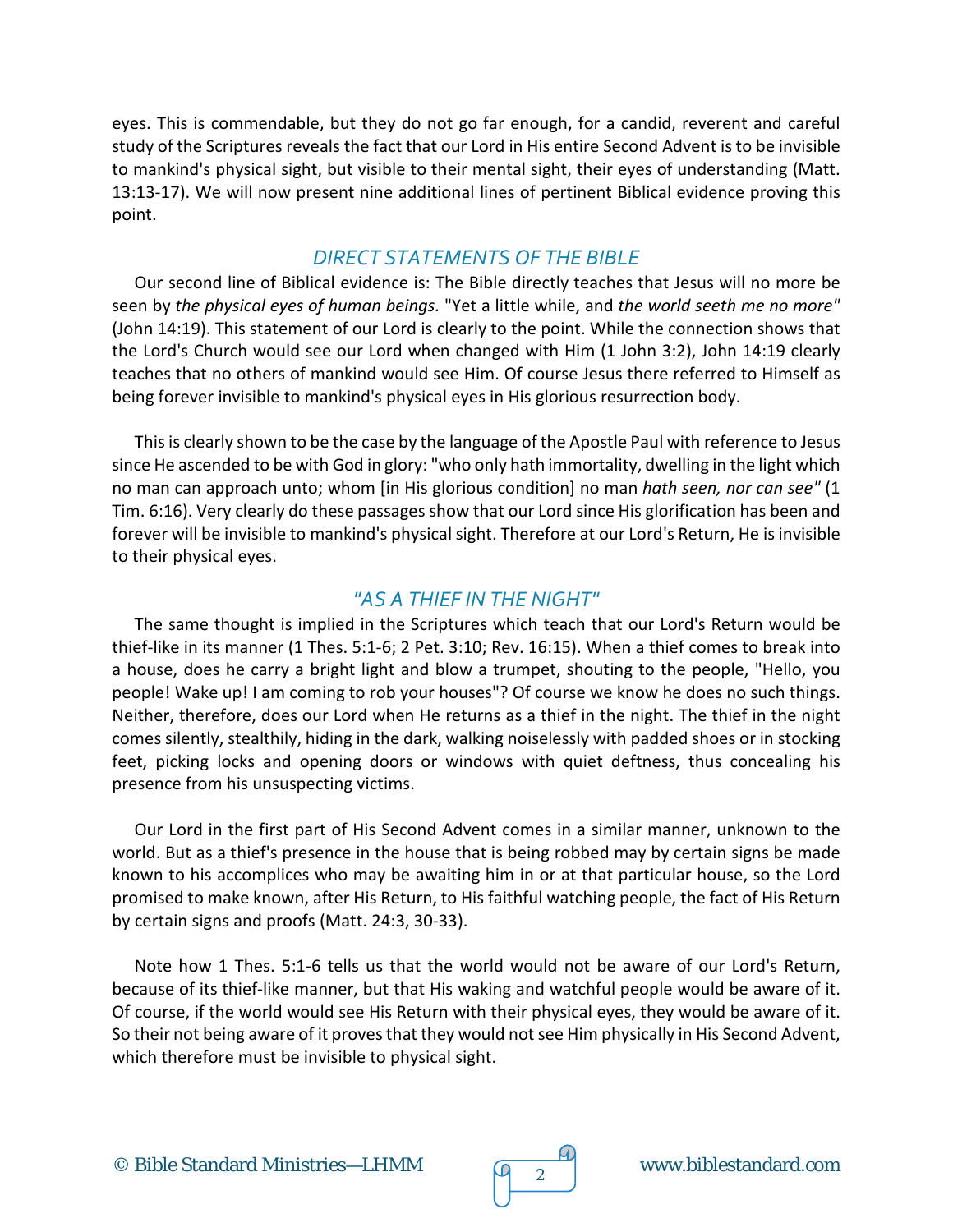# *"THE KINGDOM OF GOD IS IN YOUR MIDST"*

The invisibility of the heavenly phase (Jesus and the Church) of God's Millennial Kingdom also implies that our Lord's Return would be invisible to mankind's physical eyes; because He is a part of that Kingdom, yes, its chief part, the King of kings and Lord of lords. We have already proven (see our Kingdom of God booklet; a copy free on request) that the Kingdom of God would in its glorified condition and heavenly phase consist of Jesus and His faithful spiritual elect followers, and would be invisible to mankind's physical eyes.

Jesus expressly says that the people will not be able to point out the Kingdom of God—Himself and His faithful disciples—because they will not be subject to people's physical sight, even as we read in Luke 17:20, 21:

"The kingdom of God cometh not with observation [mankind will not be able to see Christ and His Body members when They come to rule]: neither *shall* they say, Lo here [look, here is the Kingdom, Jesus and the Church]! or, lo there [is the Kingdom, Jesus and the Church]; for, behold, the kingdom of God [which you will be unable to point out] is [shall be] in the midst of you [ASV, margin; so it must be physically invisible, if it cannot be shown to people's physical sight; the KJV translation 'within you' is manifestly incorrect, for surely God's Kingdom was not within the Pharisees to whom Jesus was speaking, though He and His faithful disciples, prospective future Kings and Priests in God's Kingdom, were in their midst]." The Kingdom of God therefore being invisible to mankind's physical eyes, and Jesus being a part of that Kingdom, He must be invisible to mankind's physical eyes when He returns to establish it.

# *"AS WERE THE DAYS OF NOAH"*

In Matt. 24:37-39 Jesus gives a strong proof of the fact that mankind would not physically see Him in His Second Advent: "As were the days of Noah, so shall be the coming [Greek, *parousia, presence,* margin] of the Son of man. For as in those days which were before the flood they were eating and drinking, marrying and giving in marriage … and they *knew not* until the flood came, and took them all away; so shall be the coming [Greek, *parousia, presence,* margin] of the Son of man" (ASV). In this passage Jesus shows that the people in their *acts* and in their *ignorance* of the impending trouble just before the flood and during His own Second Presence just before the Great Tribulation would be alike.

As in the days of Noah before the flood, the people were engaged in the ordinary activities of social life, but because of unbelief in the preaching of a coming flood were *ignorant* of its impendency, so during Christ's Second Presence just before the Great Tribulation would burst upon the world, the people would engage in the ordinary activities of social life, *entirely ignorant*  of the coming tribulation because disbelieving the testimony respecting it and its cause, Christ's Second Presence. That among other things in these verses the time of Noah's presence before the flood is compared with the time of Christ's Second Presence before the Great Tribulation, is manifest also from Luke 17:26:

"And as it was *in the days* of Noah, so shall it be also *in the days* of the Son of man." Here the expression *"in the days of the Son of man,"* a certain period of His Second Advent, is used as the



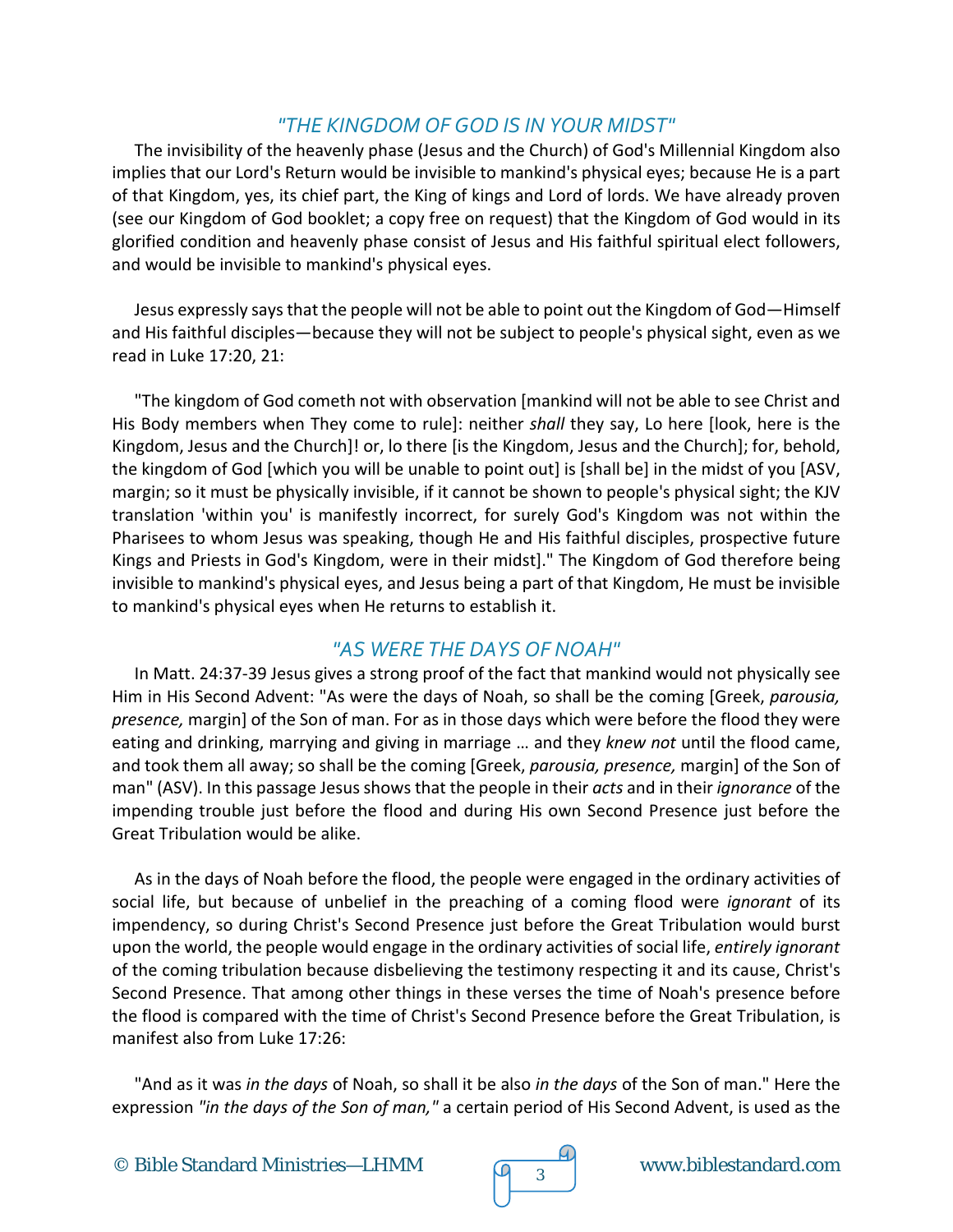parallel of the expression "the presence of the Son of man" in Matt. 24:37, which proves that the passage compares the periods to which it refers. See also Luke 17:28-30. How, we ask, can it be that Jesus could be present and yet the people in general would be ignorant of this fact, as well as of the Time of Trouble coming? If they would be able physically to see Him, of course they would know of His Presence and would expect the trouble to follow. The fact of their ignorance of His Presence necessarily implies that He would be hidden from their physical eyes, and so His Return must be invisible to their physical eyes.

## *"AS THE LIGHTNING … OUT OF THE EAST"*

A sixth consideration proves the same thing: Jesus declares that as the natural sun manifests its presence by the natural light which it gives out, so He would manifest His Second Presence by the symbolic light, Truth, that He would at that time give out. This is Jesus' statement of the case in Matt. 24:27 (see also Luke 17:24, where again the words "in his day" are paralleled with the expression "coming"—Greek, *presence*—in Matt. 24:27), though an unhappy translation of the Greek word *astrape* by "lightning" instead of "bright shining" (Luke 11:36) veils the thought of the passage: "For as the lightning [*bright shining*—the sun] cometh forth from the east, and shineth even unto the west, so shall be the presence [margin] of the Son of man" (ASV).

It is not, as the translation suggests, a peculiarity of the lightning to come out of the east and flash even to the west, for it more frequently comes from other directions and usually flashes over only a part of the heavens and that often in other directions than the west. But it is a peculiarity of the sunlight to always come from the east and shine even to the west. These facts show that in this passage, as in Luke 11:36, the Greek word *astrape* should be rendered "bright shining" or "light"; for manifestly in the latter passage the word "lightning" would be an improper translation; for we do not catch lightning and put it on a candlestick!

Understanding our Lord in Matt. 24:27 to refer to the bright shining of the sun, we can readily see the comparison that He makes: that as the sun manifests its presence gradually and that to some sooner than to others and finally before reaching the west, even to the latest sleepers; so our Lord manifests His Presence by the light of Truth that He as the Sun of Righteousness emits (Mal. 4:2), first shining upon His watchful and early-awake Church (Isa. 60:1, 2) and then later upon the whole world (Isa. 60:3; John 1:9). Matt. 24:27 therefore implies that men will recognize our Lord's presence, not by natural sight, but by their eyes of understanding, recognizing Him as present by the light of Truth that He sheds upon them. Therefore this passage implies that His Return is invisible to mankind's physical eyes.

# *"EVERY EYE SHALL SEE HIM"*

The invisibility of our Lord to men's physical eyes at His Return is implied also by the passages which show us that all mankind, including Israel, will see the Lord in His Second Advent, when such passages are harmonized with those which teach that in His present condition no man hath seen nor can see Him (1 Tim. 6:16), and that after His glorification the world no more would see Him (John 14:19).

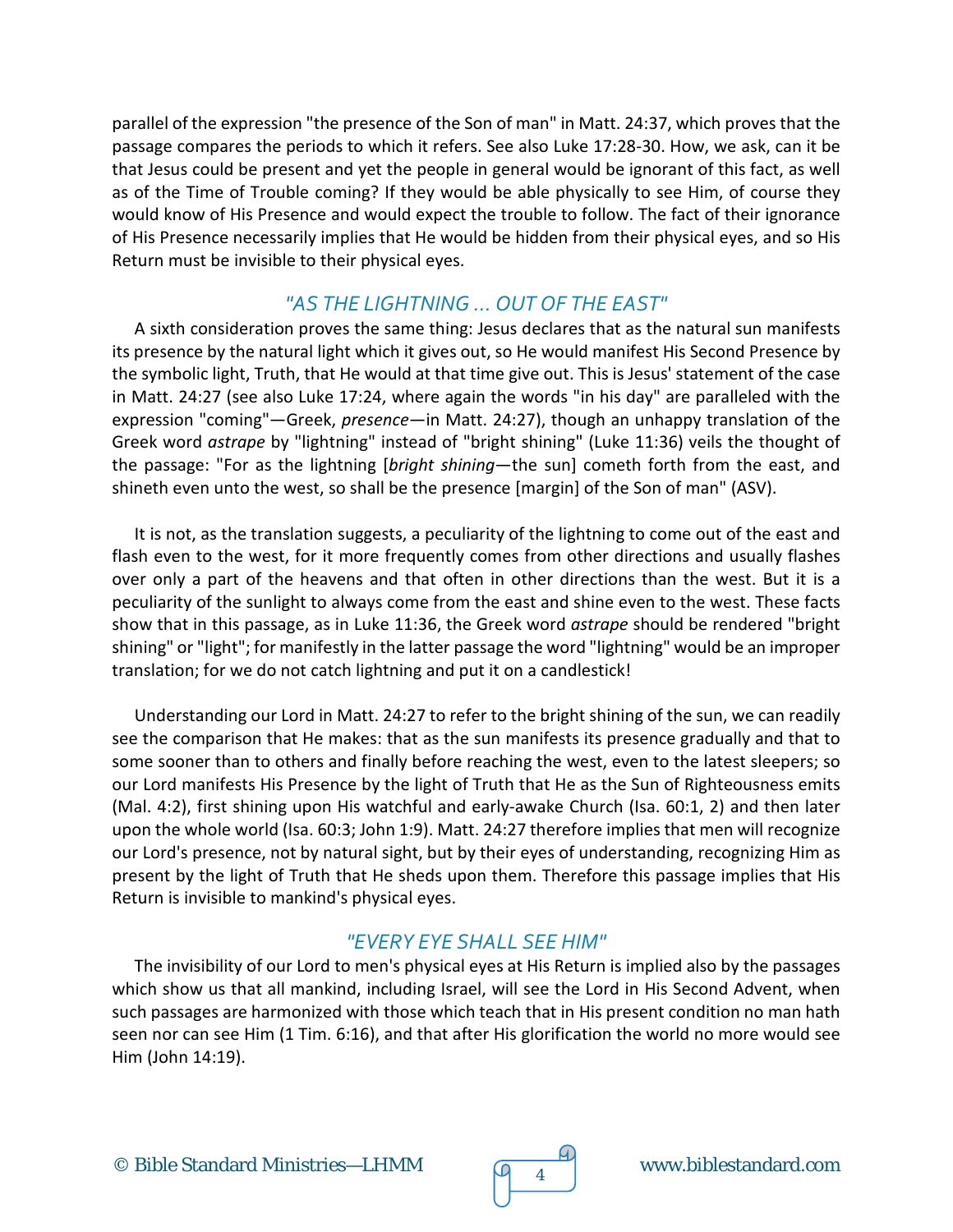Rev. 1:7 (compare Zech. 12:10), referring to our Lord's Second Advent, reads as follows: "Behold, he cometh with clouds [of trouble in the Great Tribulation]; and every eye shall see him, and they also which pierced him." If we would interpret the "clouds" of this passage literally we would make the passage teach nonsense, as we showed above; and if we would interpret the expression "every eye" in this passage as applying to literal, physical eyes we would make it contradict 1 Tim. 6:16 and John 14:19. It goes without saying that reverence for God's Word should withhold us from interpreting Scriptures contradictorily of one another.

How may we interpret this and similar passages and preserve the harmony of the Bible? We answer, evidently 1 Tim. 6:16 and John 14:19 are literal and refer to literal sight; hence the eyes of Rev. 1:7 and the looking of Zech 12:10 must be figurative and refer to mental sight—with the eyes of understanding. Evidently these verses, therefore, mean that our Lord's Second Presence will be accompanied with clouds of trouble and that the eyes of understanding in all people, including the Jews, will be opened to a proper knowledge of Him, as Savior, Messiah and Lord. In this sense of seeing, the Apostle Paul says, "We *see* Jesus" (Heb. 2:9). Certainly he does not mean that we see Him with our physical eyes, but rather with our eyes of understanding, our mental eyes.

Not only the reasonableness of the above interpretation, and the Scriptural usage in other passages, but also the character of the book of Revelation warrants it. Rev. 1:1 shows that it is a book of symbols: "He sent and signified (*signified*) it"—gave it in signs or symbols.

Therefore it would be natural to interpret the *clouds, eye* and *seeing* of Rev. 1:7 and the *looking* of Zech. 12:10 symbolically. The reference made in these passages to the Jews who pierced Him as seeing Him clinches the matter; for Jesus told them on the Wednesday before His crucifixion, hence two days before the Jews last saw Him with their physical eyes, that they would *no more* see Him until at His Second Advent they would hail Him with the acclamation, "Blessed is he that cometh in the name of the Lord" (Matt. 23:39; compare Zech. 12:10). This passage proves that the natural sight is not meant here, because they saw Him with their natural eyes two days after He uttered these words, that is, on the day of His crucifixion. Therefore mental sight is here meant, and this shows how those who pierced Him would see Him during His Second Advent, *i.e.,* not with their physical eyes, but with their mental eyes.

We further know this because Jesus two days before, *i.e.,* on the day of His triumphal entry into Jerusalem four days before His death, had pronounced mental blindness upon them for their sins (Luke 19:42, 44), and the Apostle Paul assured us that such blindness would continue with them until the full number of the Gentile elect would be won (Rom. 11:7-10, 25-33). Then, at the Second Advent, it would gradually be removed. When the final phase of trouble comes upon the regathered Jewish nation, as described in Ezek. 38; 39; Zech. 14:1-3, they through this great cloud of trouble will come to see by mental sight (just as Christians now do—Gal. 3:1; Heb. 2:9), that Jesus is indeed their Divine Savior, Messiah and Lord (Zech. 12:9, 10). This will be the time of Israel's national conversion.

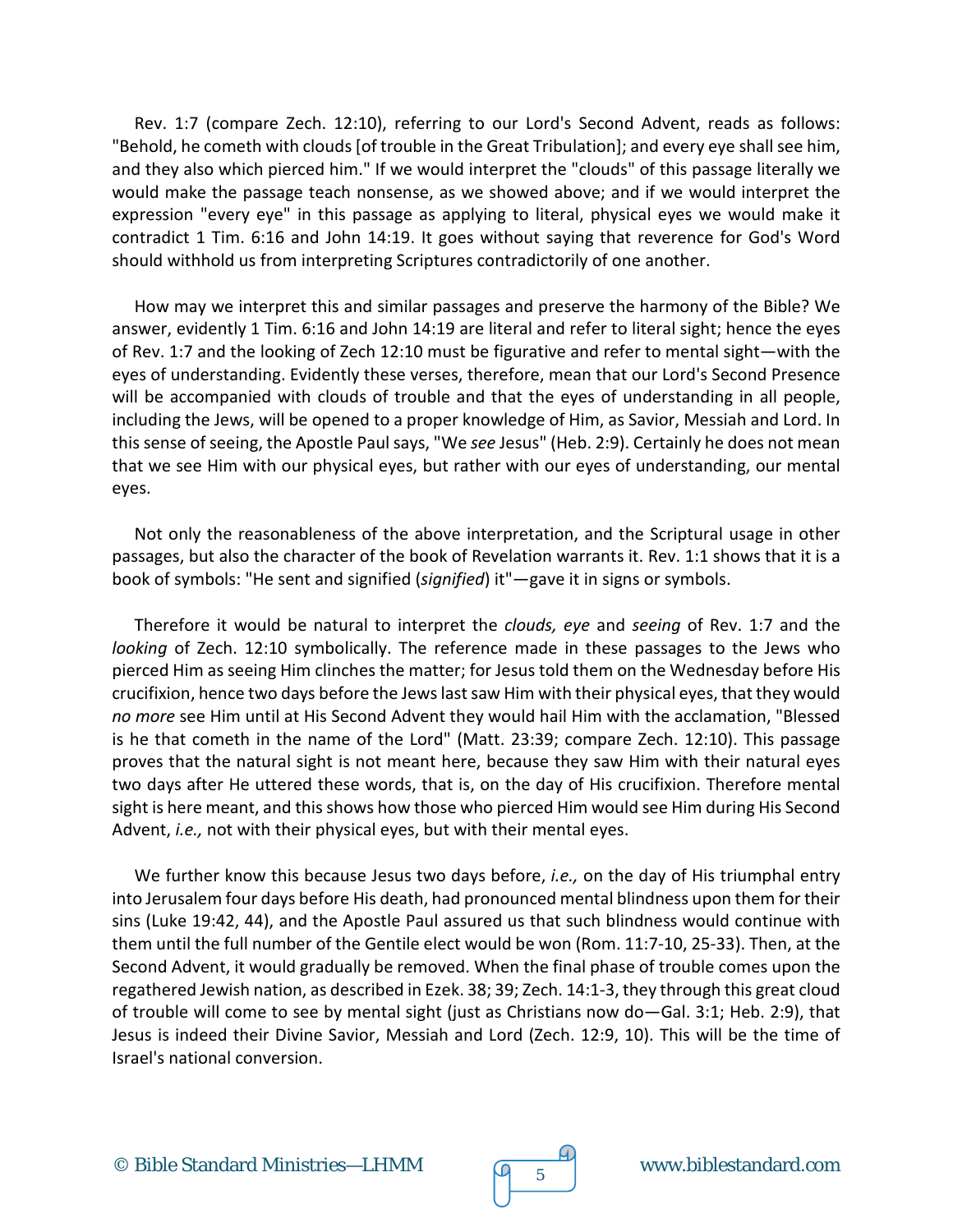A passage very similar in sense and method of interpretation to Rev. 1:7 and Zech. 12:10 is Matt. 26:64. These passages from the standpoint above presented harmonize with the clear statements of 1 Tim. 6:16 and John 14:19, and, so viewed, prove that our Lord's Return would be invisible to mankind's physical eyes, though discernible by their mental eyes.

#### *"IN LIKE MANNER"*

We examine as an eighth proof of the invisibility of our Lord's Second Advent to mankind's physical eyes, one of the most misused passages of the Bible on the manner of our Lord's Return—Acts 1:11: "This same Jesus, which is taken up from you into heaven, shall so come *in like manner* as ye have seen him go into heaven."

This passage is usually explained as though it read, "as ye have *seen* him go into heaven, so shall ye *see* him come again." Those who so interpret the passage explain it as though the point of comparison emphasized in the passage were His being *seen* going and His being *seen* coming again, whereas the passage says nothing whatever about His being *seen* coming again. Therefore His being *seen* coming again cannot be a part of the point of comparison in this passage.

Clearly the point of comparison in this passage is between the *manner* of His going and the *manner* of His coming again, and not between His being *seen* going and His being *seen* coming again: "This same Jesus … shall so come *in like manner* as ye have seen him go into heaven." Hence this passage treats of the manner of our Lord's Return.

And from the manner in which Jesus went we can learn some things respecting the manner of His Return: (1) He went secretly so far as the world was concerned, none but His disciples knowing of it at the time; so He comes again secretly ("as a thief in the night") so far as the world is concerned, none but His faithful people knowing of it in its first stages; (2) He went away quietly and unostentatiously, without startling the world with a literal trumpet, riding on a literal cloud, shining with a dazzling natural light and blasting the universe into atoms; therefore He returns quietly and unostentatiously, without startling the world with a literal trumpet, riding on a literal cloud, shining with a dazzling natural light and blasting the universe into atoms; (3) He went away blessing those whom He left; therefore He returns, blessing first His waiting Church and later the world of mankind; and (4) as touching His Divine body He was invisible to the physical eyes of humans after dematerializing though manifest to His disciples thereafter, by great works, *e.g.,* at Pentecost; hence on returning He is invisible to mankind's physical eyes, though He is manifested as present by great accompanying works.

After our tenth line of evidence has been presented, this fourth point will become clearer. We introduce it here, because it logically belongs here among the other points of comparison, though certain explanations given under that tenth line are needed to clarify it from certain objections based on a misunderstanding of the nature of our Lord's glorious resurrection body. The passage under study proves that the manner of His coming again is like the manner of His going away, and as such disproves many crude errors on the manner of His Return, as well as proves its invisibility to mankind's physical eyes.

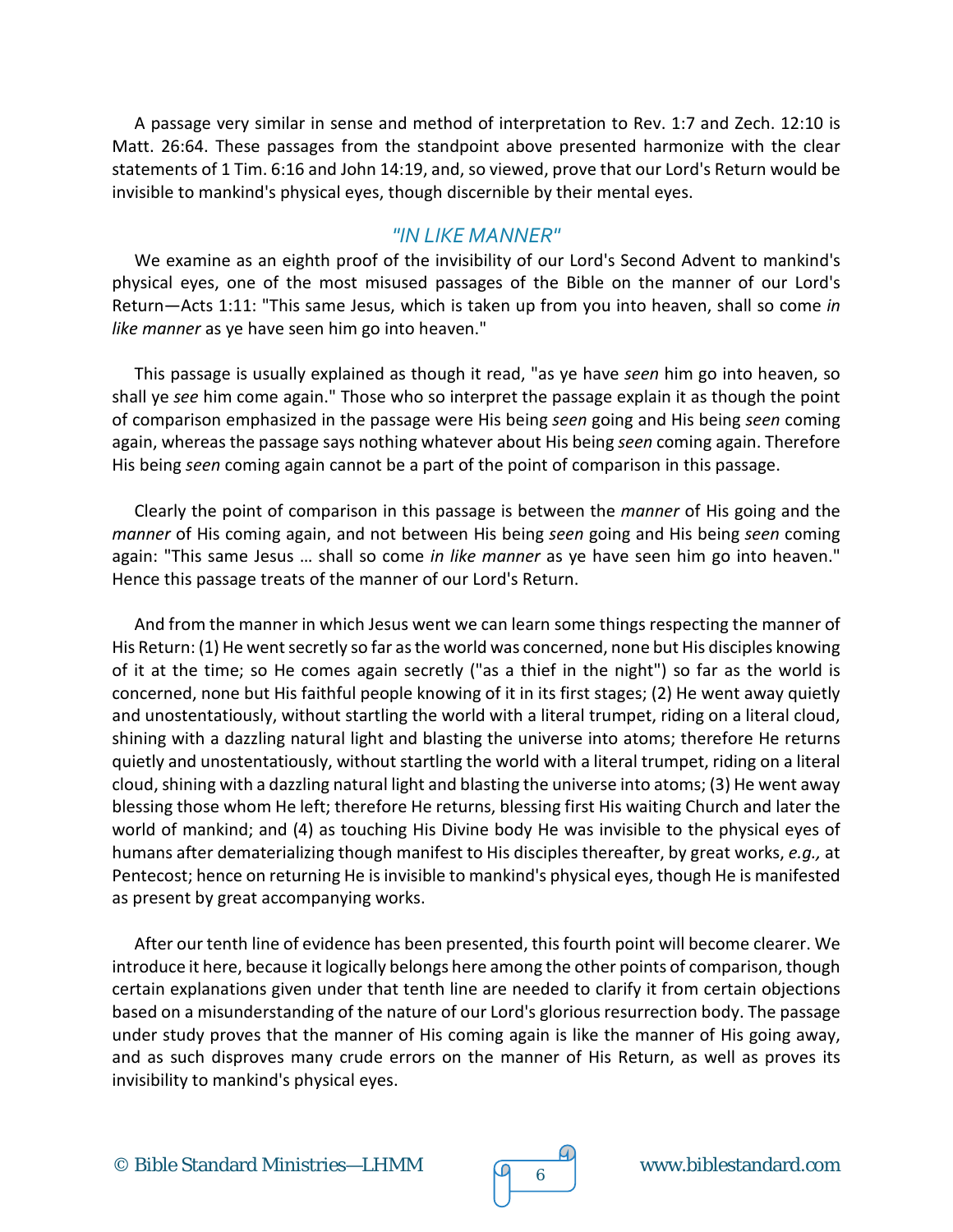## *THE APOSTLE PAUL'S LOGICAL ARGUMENT*

The Apostle Paul uses in 2 Thes. 2:1-9 an argument which from a proper understanding of the subject clearly and pointedly proves that Christ's Return had not yet set in; but this argument would be decidedly clumsy and without directness, were His Return to be visible to mankind's physical eyes. He did not appeal to the sense of sight, but to certain *predicted* but *unfulfilled* signs that must *precede* the Second Advent; for he told the Thessalonians (2 Thes. 2:3-9) that our Lord's Return could not set in until Antichrist would arise in, out of, and through a falling away from the true faith and practice of Christianity, gain supreme power, accomplish its dread reign, and be revealed and consumed in its main teachings and powers. Thereafter Christ would come again and annihilate Antichrist.

Since the falling away was at most only in its earliest start when the Apostle wrote these words, many features of the falling away, as well as all of the taking away of the hindering thing, Antichrist's birth, rise to power, withering reign, revelation and consuming, were future. Hence Christ's Second Advent not setting in until after all of these things would happen, it could not have set in before they began to come to pass.

Thus the Apostle's appeal to the unfulfilled prophetic signs which must precede Christ's Second Advent, both proved that our Lord was not present at that time, and was certainly a cogent, direct and clear proof of Paul's contention in view of the thought of our Lord's invisibility at His Return, while it would have been clumsy, very indirect and decidedly weak in contrast with the argument that our Lord would be visible to the physical eyes of all mankind at His Return, if His Return were to be in manner as creeds of the Dark Ages teach.

The Apostle's argument in its nature and use therefore implies that our Lord's Return would be physically invisible, even as he had taught the Thessalonians; while had he taught them a physically visible return of our Lord, the Thessalonians, not seeing Him and the supposed accompanying literalities, would never have fallen into the error that Christ's Second Advent had set in at that time. In other words, the error into which the Thessalonians fell and the Apostle's method of argumentation in refuting that error, clearly imply that he and they believed that our Lord would be invisible to human eyes at His Return; for otherwise how could they have believed Him to have come again without seeing Him?



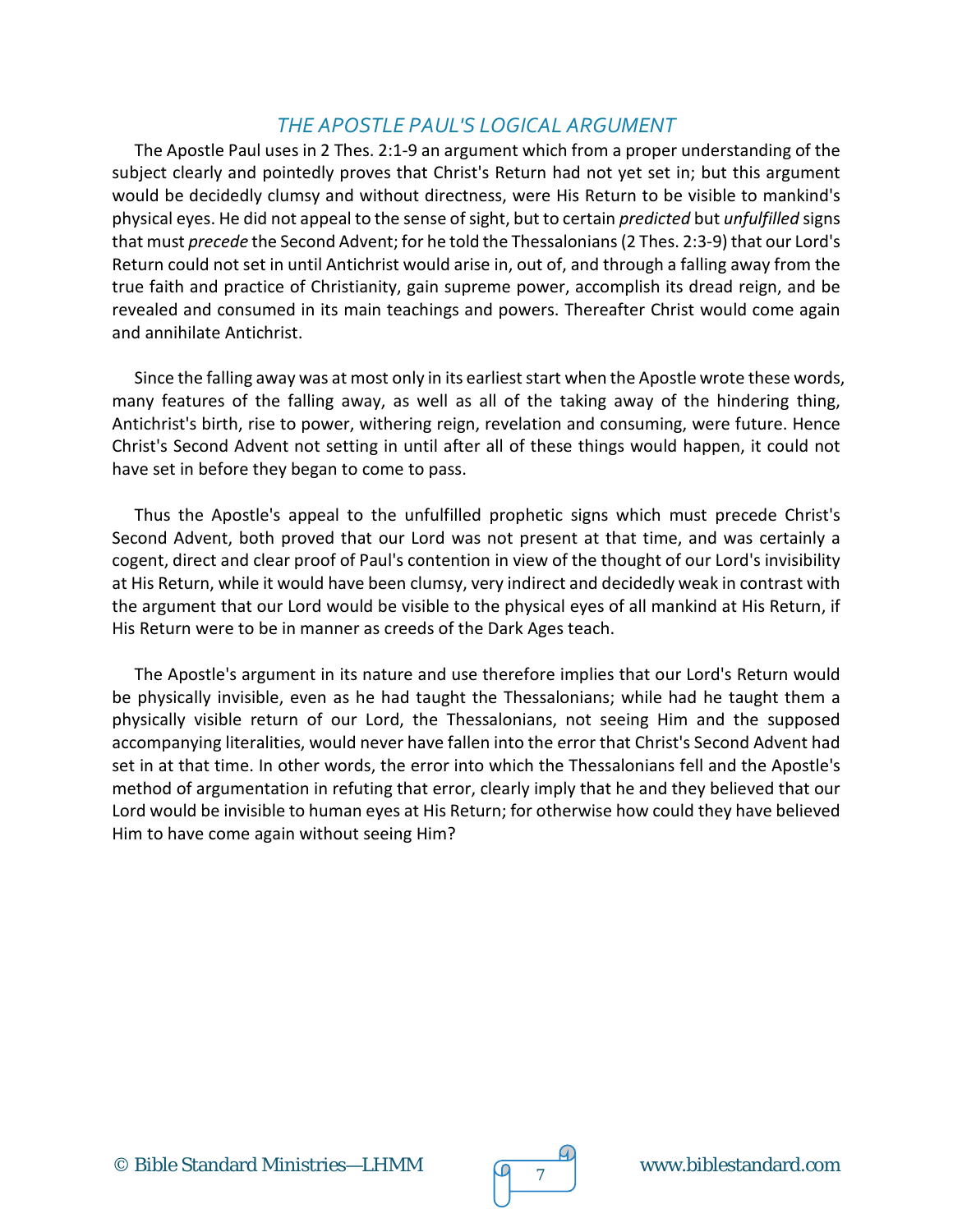# Chapter 2

## *JESUS NOW A SPIRIT BEING*

We will now give the basic reason, our tenth line of Scriptural evidence, proving that our Lord's Return is invisible to men's physical sight, though visible to their mental eyes. This basic reason is that *our Lord since His resurrection is no more a human, but is a spirit being, of necessity having, as such, a body that is invisible to mankind's physical sight.* Hence the manner of His Coming must be invisible.

We will now proceed to present twelve lines of evidence of this fact from the Bible, offering Bible passages and doctrines to establish this truth.

#### *DIRECT BIBLE STATEMENTS*

(*a*) *God directly tells us that Jesus is now a spirit being.* Among other places this is stated in 1 Cor. 15:45: "The first man Adam [Gen. 2:7] was made a living soul [a human being with a human body]; the last [Jesus, the Second (v. 47)] Adam was made a quickening [life-giving] *spirit."*  Therefore as the Adam of the Garden of Eden was made a human being, so the Adam of heaven [Jesus in His resurrection] was made a spirit being.

In v. 46 Paul expressly tells us that the Adam of the Garden of Eden was not a spirit, but a human being; and that the later Adam, our Lord, is a spirit being. The Apostle proves this by showing in v. 47 that the first Adam had a body made "of the earth," of material substances, while the Second Adam, our Lord, had a body "from heaven," of spiritual substances.

In the Greek of v. 47 the expression translated "of the" in the phrase "of the earth" is the same as that translated "from" in the phrase "from heaven." In both cases the substances from which the bodies were formed are meant. These three verses (1 Cor. 15:45-47) by their direct statements and by their contrasts of the two Adams, as well as their bodies and the substances from which they were made, prove that our Lord was raised from the dead a spirit being with a spirit body, and not a human being with a human body.

Further, our Lord Jesus is in 2 Cor. 3:17 again directly called a spirit: "Now the Lord is that spirit."

The Apostle Paul in 2 Cor. 5:16 writes: "Though we have known Christ after the flesh, yet now [and] henceforth know we him [so] no more." He no more knew Christ as a human being, "according to the flesh," though the disciples had once known Him as such before our Lord's death. This verse therefore implies that Jesus was no more a human being when Paul used this language of Him, though He had previously been a human being. The reason for the change was that when our Lord was resurrected He was raised from the dead a spirit being, and not a human being.

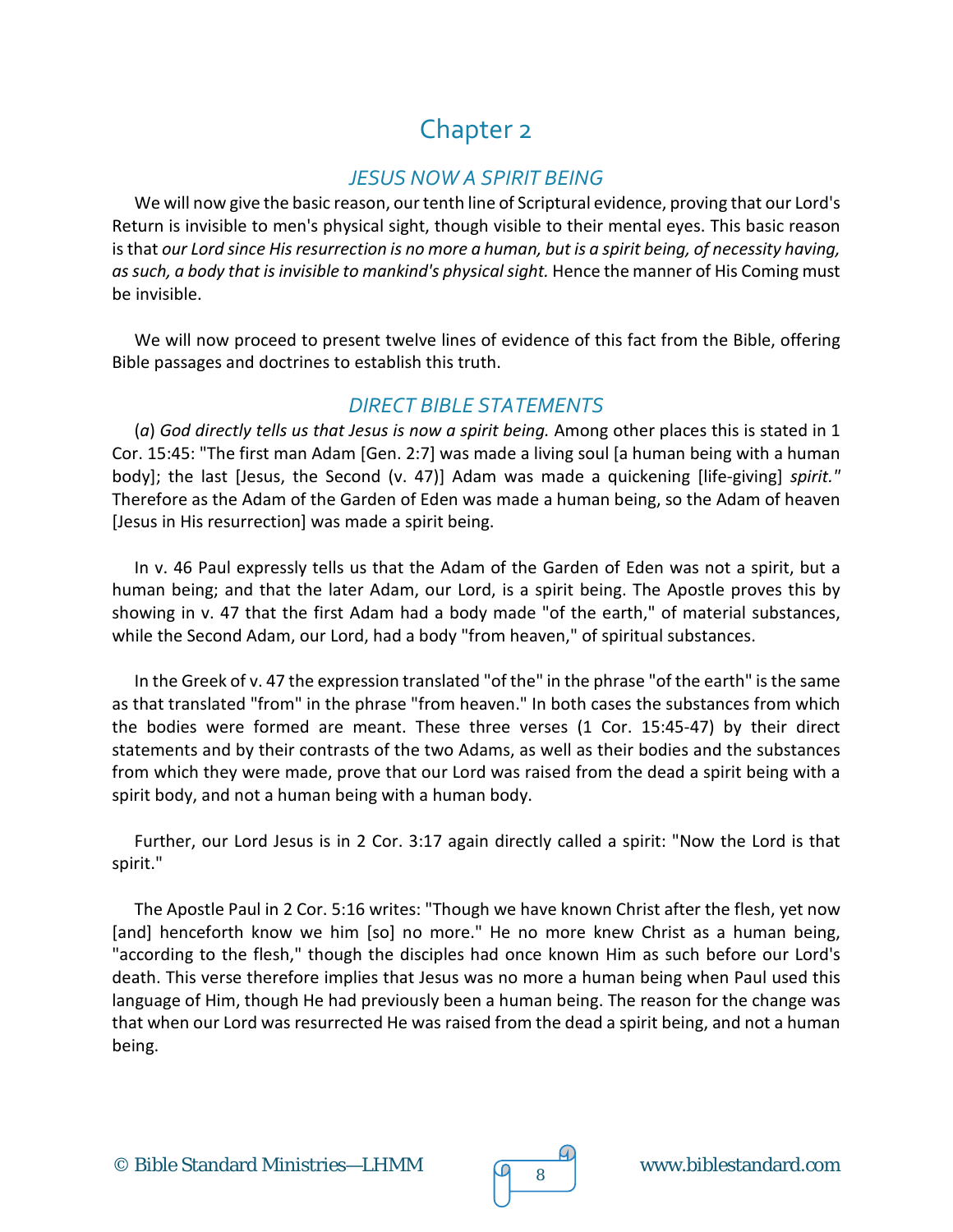1 Pet. 3:18 is strongly to the point when it says of Jesus' death and resurrection, "being put to death *in the flesh,* but made alive [not *"in the flesh,"* be it noted, but] *in the spirit"* (ASV). Let the reader particularly note the contrast as given in this verse between that in which He was put to death and that in which He was made alive. According to creedal theology, which teaches that our Lord was raised from the dead a human and not a spirit being, this verse should read, "Being put to death *in the flesh,* and made alive *in the flesh."* But God, who cannot lie, declares the exact opposite, saying, "Being put to death *in the flesh,* but made *alive in the spirit."* The article "the" is not found in the Greek before the words for *flesh* and *spirit:* "put to death in flesh, but made alive in spirit" is the literal rendering from the Greek. Therefore our Lord is now a spirit.

The four passages just quoted and briefly explained demonstrate that our Lord since His resurrection is no more a human being but is a spirit being, and that, according to other passages, of the Divine nature, the highest of all spirit natures. If He is a spirit being, He of necessity is invisible to mankind's physical sight, and therefore His Second Coming must be invisible to physical sight in its manner.

#### *JESUS' JOINT-HEIRS TO BE SPIRIT BEINGS*

(*b*) Not only do the Scriptures directly teach that our Lord since His resurrection is no longer a human, but is a spirit being; *they also teach it by necessary inference in declaring that the Body members in their resurrection would have spirit bodies, and that they thereby would have bodies like His body.* Therefore His body must be a spirit body. That the Body members were promised spirit bodies we see from 1 Cor. 15:42, 44: "So also is *the* resurrection of *the* dead [the article *the*  in both cases is emphatic in the Greek, meaning the special resurrection, the First Resurrection (Rev. 20:4, 6)]. It is sown in corruption [material beings, of flesh, bones, blood, *etc.,* are corruptible]; it is raised in incorruption [spirit beings are incorruptible, made of spiritual substances, like fire, lightning, *etc.*]. It is sown a natural [material, earthly] body; it is raised a spiritual [immaterial, heavenly] body." This passage proves that the spiritual elect receive spirit bodies, and thus are spirit beings in the resurrection, as during their earthly lifetime they have had human bodies, and therefore have been human beings.

The same thought, that of the Body members being changed from human to spirit beings in the resurrection, is expressed in 1 Cor. 15:51-54: "We shall all be *changed* [in nature], in a moment … for the trumpet shall sound, and *the* [emphatic in the Greek] dead [the Body members, who are the pre-eminent dead] shall be raised incorruptible [not in bodies made of flesh, blood, bones, *etc.* (v*.* 50)—which would be corruptible, because made of material or earthly substances—but in spiritual bodies, which are incorruptible, because made of spiritual or heavenly substances, such as fire, electricity, *etc.*], and we shall be changed. For this corruptible [person] must put on incorruption [by gaining a spiritual, heavenly body] and this mortal [person] must put on immortality [by gaining a spiritual body of the highest of all spiritual natures, the Divine]."

But the Scriptures clearly teach also that the bodies which the Body members would have in the resurrection are just like Jesus' resurrection body. If this can be proven, it would follow that Jesus at His resurrection received a spirit body, and hence is no more a human, but a spirit being.

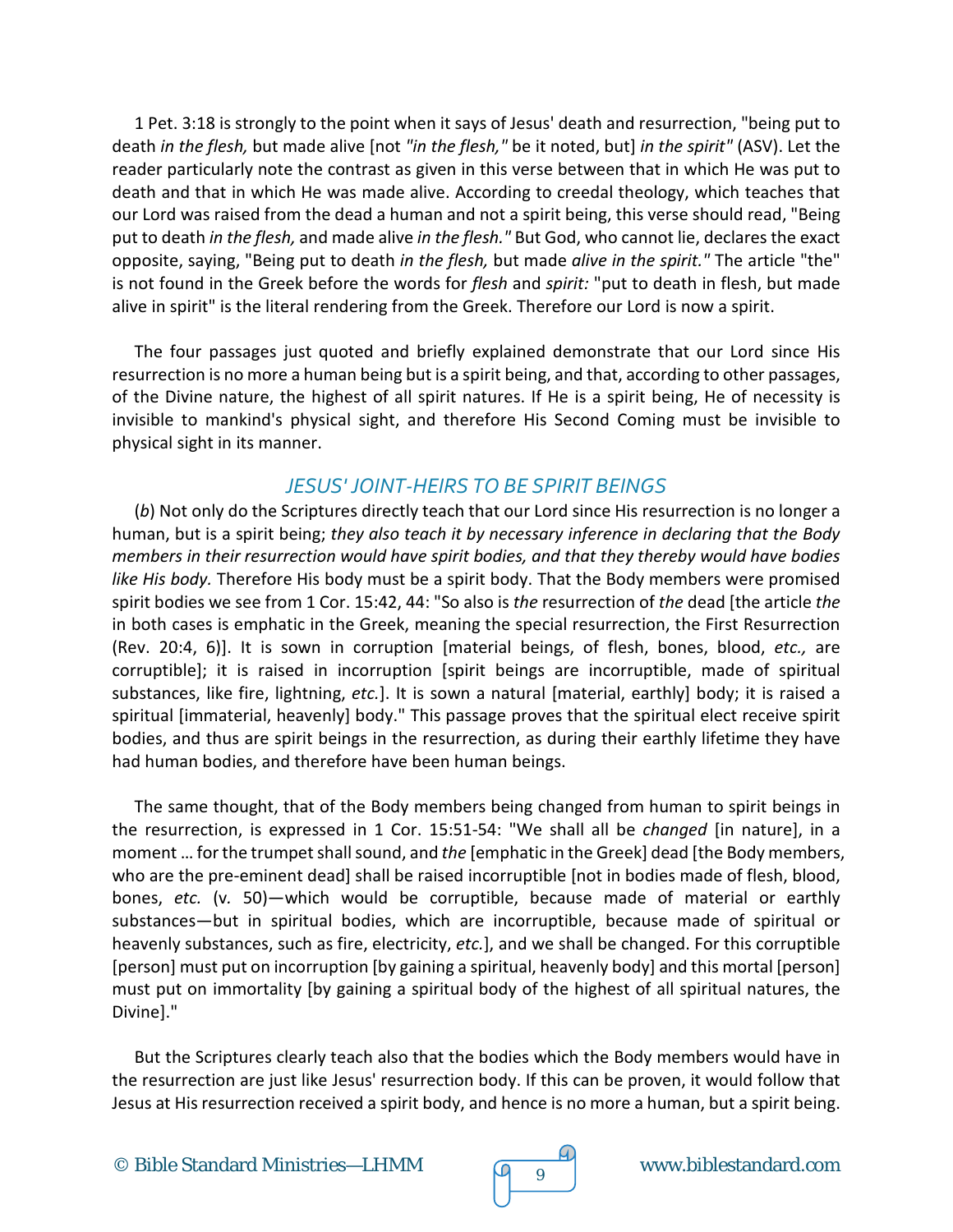Quite a number of Scriptures prove this. *E.g*., 1 John 3:2: "It doth not yet appear what we shall be: but we know that, when he shall appear, we shall be like him; for we shall see him as he is" not as He *was;* for if they were to become like Him as *He was* while in the flesh (Heb. 5:7), it would already have appeared what they would be like in their resurrection bodies.

Also, 1 Cor. 15:48, 49 conveys the same thought: "As is [*was;* the words *is* and *are* throughout verse 48 are or should be in *italics,* which means that they were supplied by the translators, without any corresponding words in the original Greek; that the word "was" should have been supplied here is evident from the fact that Adam is here meant] the earthy [one, Adam], such are [will be] they also that are [will be] earthy [the world, apart from the elect, in the resurrection]; and as is the heavenly [One, Jesus in His resurrection body], such are [*will be;* this promise was made to the spiritual elect, selected during the Gospel Age] they also that are [will be] heavenly [in their resurrection bodies]. And as we [the spiritual elect, selected during the Gospel Age] have borne the image of the earthy [one, Adam, *i.e*., as surely as they have had bodies like Adam's, 'of the earth earthy'], we shall also bear the image of the heavenly [One, Jesus, *i.e*., so surely do they in the resurrection receive bodies like Jesus' resurrection body]."

A similar thought is taught in Phil 3:21. Thus these verses prove the thought that the saints in their spirit bodies, gained in the resurrection, would have bodies like our Lord's resurrection body. But since the spiritual elect are promised spirit bodies in the resurrection, Jesus must have a spirit body in His resurrection. Therefore His resurrection body must be invisible to mankind's physical eyes, and so His body at His Return must be invisible to them.

#### *JESUS' INHERITING THE KINGDOM PROVES THAT HE IS NOW A SPIRIT BEING*

(*c*) That Jesus since His resurrection is a spirit being and therefore invisible to mankind's physical sight at His Return is evident from a third line of thought. *He has inherited the kingdom of heaven, which a human being cannot inherit, unless he gives up his humanity and becomes a spirit being.* The Apostle Paul assures us in 1 Cor. 15:50 that "flesh and blood [a human being as such—Heb. 2:14; Matt. 16:17; Gal. 1:16—with bones, teeth, fingernails, *etc.*] cannot inherit the kingdom of God; neither doth corruption inherit incorruption [material bodies are not made into spiritual bodies]." Accordingly, fleshly bodies will never be transubstantiated and thus be taken to heaven. To gain a heavenly resurrection one must be "changed," as Paul clearly teaches (1 Cor. 15:50-54)—from human nature to a spirit nature, but not by his body being converted into that of another nature.

This is also Jesus' teaching in His disclosure to Nicodemus (John 3:5-8): "Except a man be born of water [the Truth] and of the Spirit, he cannot enter into the kingdom of God [the Body members' Spirit-begettal through the Word would introduce them into the embryo or militant phase of the Kingdom of heaven, whereby they would become new creatures in Christ (1 Cor. 4:15; Jas. 1:18; 1 Pet. 1:3; 2 Cor. 5:17) and candidates for membership in the born or glorified phase of the Kingdom of heaven (Jas. 2:5; 1 Pet. 1:3-6); their birth of the Spirit would introduce them into the born or glorified phase of God's Kingdom beyond the veil]. That which is born of the flesh [of a human being] is flesh [a human being]; and that which is born of the Spirit is [a]

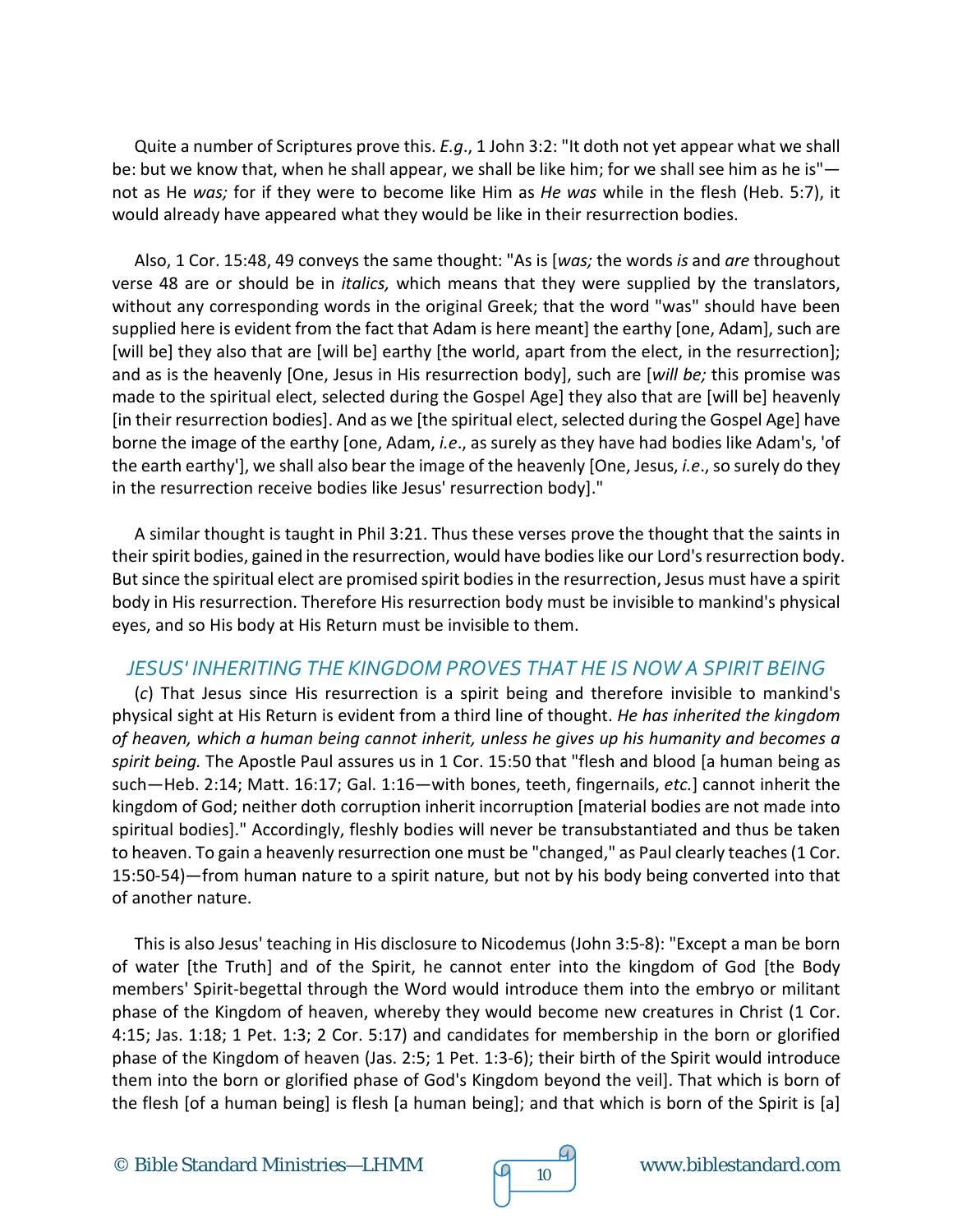spirit [a spirit being, which one must become to enter the glorified phase of the Kingdom of heaven, as Jesus says in v. 3]. Marvel not that I said unto thee, Ye must be born again [*from above,*  margin]. The wind bloweth where it listeth, and thou hearest the sound thereof, but [because it is invisible] canst not tell whence it cometh, and whither it goeth; so [invisible as the wind, yet powerful] is every one that is born of the Spirit."

The surest proof that one is not born of the Spirit in the earthly lifetime is the fact, suggested by this verse, that his coming and going now can be seen; but when he is born of the Spirit he can come and go like the wind, physically invisible to mankind. The Scriptures teach that to enter the glorified condition of the Kingdom, one must undergo a change of nature from the human to the spirit nature—a re-creation, which like any other birth begins with a begettal, proceeds through a quickening, a growth, a strengthening, a balancing and a perfecting, and is completed by a birth as a spirit being, as we have clearly shown in our "Born Again" booklet (a copy free on request). Jesus shows in John 3:6 that by the birth of the Spirit His Church became spirits, and He assures them in v. 8 that as spirits they will be invisible. Jesus, of course, as the chief one in the Kingdom of heaven has inherited it, has entered it, which implies that He is no longer a human, but a spirit being (1 Cor. 15:50; John 3:6), which He became at His resurrection (Col. 1:18; Rev. 1:5; Heb. 1:3-5; Acts 13:33); and therefore He is physically invisible and His Return must therefore be invisible to mankind's physical eyes.

## *JESUS HIGHER THAN THE ANGELS*

(*d*) A fourth consideration proves that our Lord is no longer a human being but since His resurrection is a spirit being: *the fact that He is now higher than the angels.* While He was in the flesh He was lower than the angels, even as the Apostle Paul declares, "We see Jesus, who was made a little lower than the angels [which in v. 7 he says is an essential attribute of human nature] for the suffering of death" (Heb. 2:9).

Thus as long as Jesus was in the flesh, *i.e.,* while He was a human being, which He no more is according to this passage, He was a little lower than the angels. But the Bible clearly teaches that since His resurrection He is far higher than the angels, and as such is the exact image of the Father's person—a Divine being (Heb. 1:3-5; Eph. 1:20-22; Phil. 2:9-11). Therefore, as the exact image of the Father's person, He is since His resurrection a spirit being (John 4:24). Jesus now being far higher than the angels, of the Divine nature, as a spirit must be invisible, and so His Second Coming is invisible to mankind's physical eyes.

#### *JESUS BECAME HUMAN ONLY TO RANSOM US*

(*e*) *Jesus became human only in order that He might die as our Ransom,* as the Apostle Paul teaches, "We see Jesus, who was made a little lower than the angels [which vs. 6 and 7 teach means that He was made a human being—John 1:14] *for the suffering of death* … that he by the grace of God should taste death for every man" (Heb. 2:9). Having by His death fulfilled the purpose for which He became a human being, He had therefore no more need of human nature for Himself than He had need of it while He was with the Father during the Ages before He became flesh. Hence there being no need of His having human nature for Himself after His death, we may be sure that He no longer has it; for He has in His person nothing that He does not need.

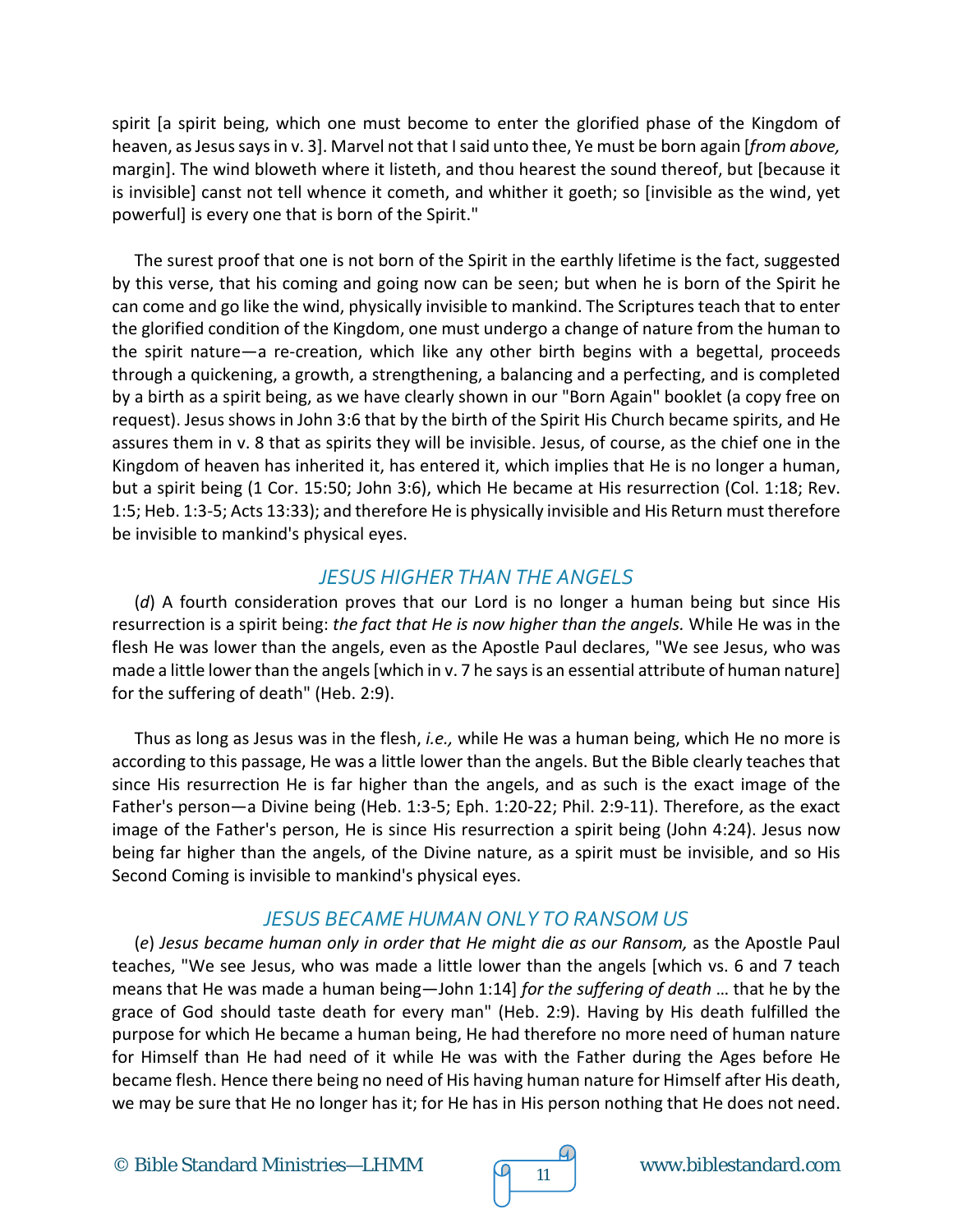This, therefore, implies that He is now a spirit being and as such must be physically invisible. Accordingly, His Return must be invisible to mankind's physical eyes.

#### *JESUS NOT ETERNALLY DEGRADED*

(*f*) *Our Lord would be eternally degraded in nature had He taken back His humanity when He rose from the dead.* That He was lowered in nature, though not in character—when He gave up His prehuman nature (in which He was, as the One next to Father, higher than the angels), in exchange for the human nature, is evident from the Apostle Paul's statement that when Jesus became a human being He was "made a little lower than the angels" (Heb. 2:9; see also John 1:14; 2 Cor. 8:9; Phil. 2:5-8; Heb. 2:14, 16-18).

If He had taken back His humanity in His resurrection, and would now and to all eternity retain it, He would thereby be everlastingly lower than the angels in nature and thereby be eternally degraded in nature. But such a degradation is untrue, because the Scriptures clearly teach that instead of His now being lower than the angels, He is highly exalted above them (Heb. 1:3-5; Eph. 1:20-22; Phil. 2:9-11; Rev. 5:11-13). Therefore He did not take back His humanity in His resurrection. Accordingly, He must be a spirit being, and therefore invisible to human eyes at His Return.

## *JESUS DID NOT TAKE BACK THE RANSOM*

(*g*) A seventh consideration proves that our Lord is no longer human, that He did not take again the human nature but received a spirit nature at His resurrection. It is *the Ransom doctrine, the basic doctrine of the Bible.* The Scriptures teach that He gave up His humanity as our Ransomprice (Matt. 20:28; 1 Tim. 2:5, 6; John 6:51). Had He taken back His humanity, His flesh, when He arose from the dead, He would have taken back the Ransom-price and thus vitiated His entire redemptive work, left us in irretrievable ruin and made the entire Plan of God a failure! Merely to state these inevitable results of taking back the Ransom-price is to demonstrate the falsity of the doctrine that our Lord arose from the dead a human being and the truth of the doctrine that He arose from the dead a spirit being. Therefore He is now and always will be invisible to mankind's physical eyes; and therefore His Return must be invisible to their physical sight.

#### *PERFECTION OF GOD'S CHARACTER A PROOF*

(*h*) An eighth line of thought demonstrates that our Lord at His resurrection did not take again human, but a spirit nature: *the perfection of God's character.* We showed under the sixth point that if our Lord had at His resurrection taken back His human nature He would forever be degraded in nature, *whereas the Scriptures cited under the sixth point* prove that instead of His being forever degraded in nature He has been exalted in nature above all angelic natures. Since God raised Him from the dead (Acts 2:24, 32; 3:15; 4:10; 5:30; 10:40; 13:30, 33, 34; 17:31; Rom. 10:9; 1 Cor. 6:14; Heb. 13:20), if He had resurrected Him in the human nature, He would thereby have degraded Him in nature forever, despite the fact that He had promised with an oath to exalt Him above all other natures, if He would continue faithful unto death, and despite the fact that Jesus had been faithful to the highest degree (Phil. 2:5-8).

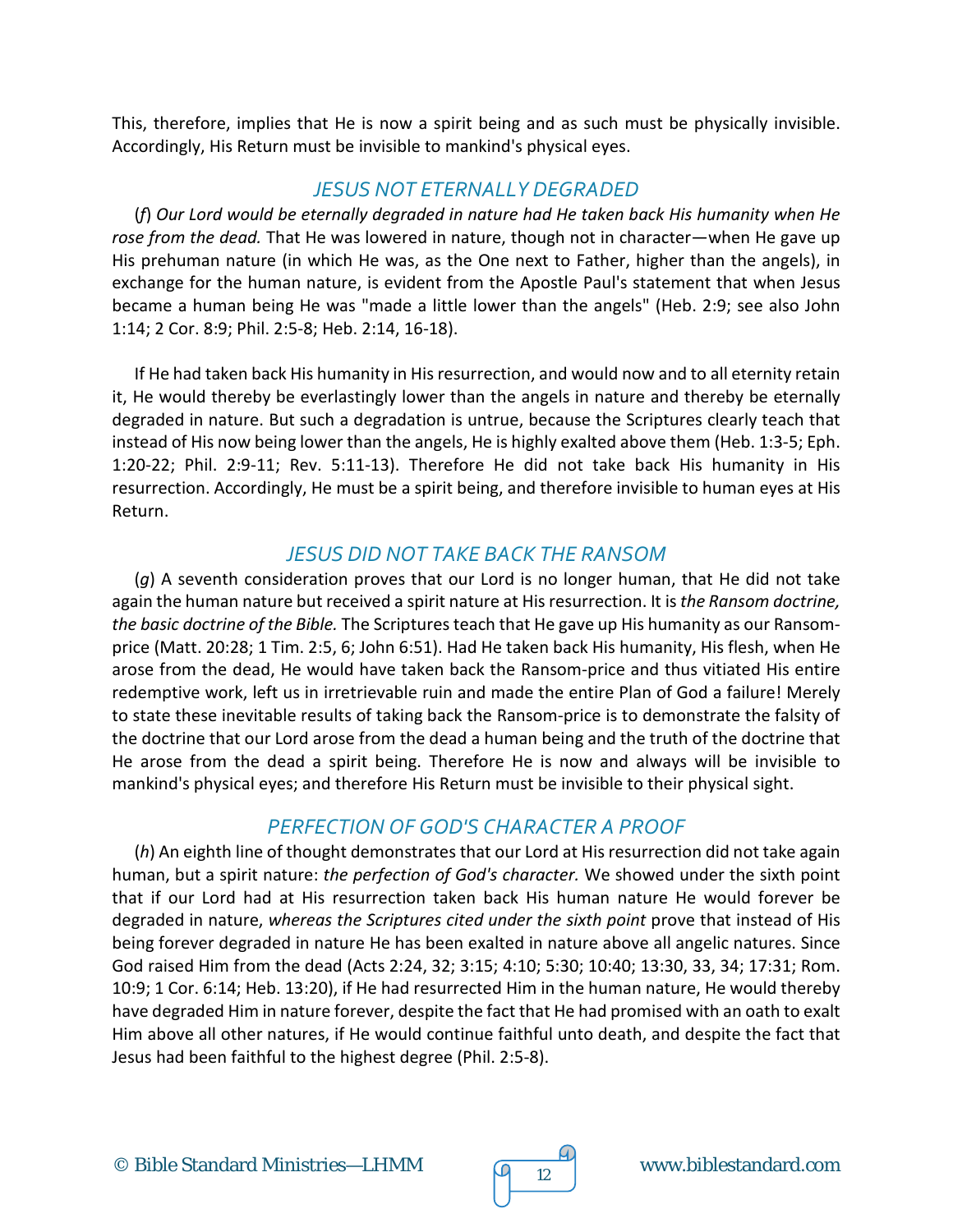Under such conditions to have resurrected our Lord to human nature would have made God violate His oath to Jesus (Gen. 22:16, 17; Gal. 3:16; Heb. 6:17-20), since He promised with an oath to make Him heavenly, spiritual, "as the stars of heaven." God is not a liar (Heb. 6:17, 18); for to be such would violate the perfection of His character. Therefore the perfection of His character forbade His resurrecting Jesus to human nature. On the contrary, the perfection of God's character in harmony with His promise and oath to Jesus, if faithful (which He was), is the best of guarantees that the resurrection of Jesus occurred as that of a spirit being, yes, even in the highest of all spiritual natures, the Divine nature (Eph. 1:20-22; Phil. 2:9-11; Heb. 1:3-5; 1 Tim. 6:15, 16). Hence Jesus is now a spirit, and as such is and forever will remain invisible to human physical sight, and so must be invisible in His Return.

Before introducing our ninth proof of Jesus' resurrection to a spirit nature, we desire to remark that under proofs (*g*) and (*h*) we showed that the doctrine of Christ's resurrection to human nature violates the Ransom doctrine and the doctrine of the perfection of God's character. Any doctrine that does violence to the Ransom or the character of God is thereby proven to be false. These two things, among others, are doctrinal touchstones. Whatever does not adhere to them is thereby proven to contain alloy. Therefore the doctrine of Christ's resurrection to human nature, doing violence to the Ransom doctrine and to the character of God, is false, is an invention of Satan.

#### *JESUS A FULLY DEVELOPED NEW CREATURE*

(*i*) A ninth argument proves that Jesus' resurrection was not to human nature but to a spirit nature: *His having passed through the various stages of character development as a New Creature from the begettal to the birth of the Spirit.* That His character as a New Creature, a spiritual character, reached perfection the Scriptures assure us (Heb. 2:10; 5:8, 9). So His affections were completely detached from earthly things and attached to heavenly things (Col. 3:1-4).

Accordingly, as a New Creature Jesus had developed a character in which the characteristic of sacrificing the earthly for the heavenly was unbreakably crystallized. This implies that if He had been raised from the dead as a human being, He would forthwith have proceeded to sacrifice His humanity again unto death; for all His aspirations were crystallized in heavenly-mindedness, and thus were unchangeably adverse to the earthly-mindedness of human nature. This crystallized condition of His New Creature character would shortly have put again His humanity completely to death if He had been resurrected a human being; and if resurrected a thousand times as a human being, it would as often put His humanity to death.

In other words, such a process would of necessity have to set in, if one, crystallized in a New Creature character, were raised from the dead a human being. But the Bible teaches us that, "Christ being raised from the dead dieth no more; death hath no more dominion over him" (Rom. 6:9). Therefore He was not raised from the dead as a human being but as a spirit being; and if a spirit being, He is invisible, and therefore in His Second Advent He must be invisible to physical sight.

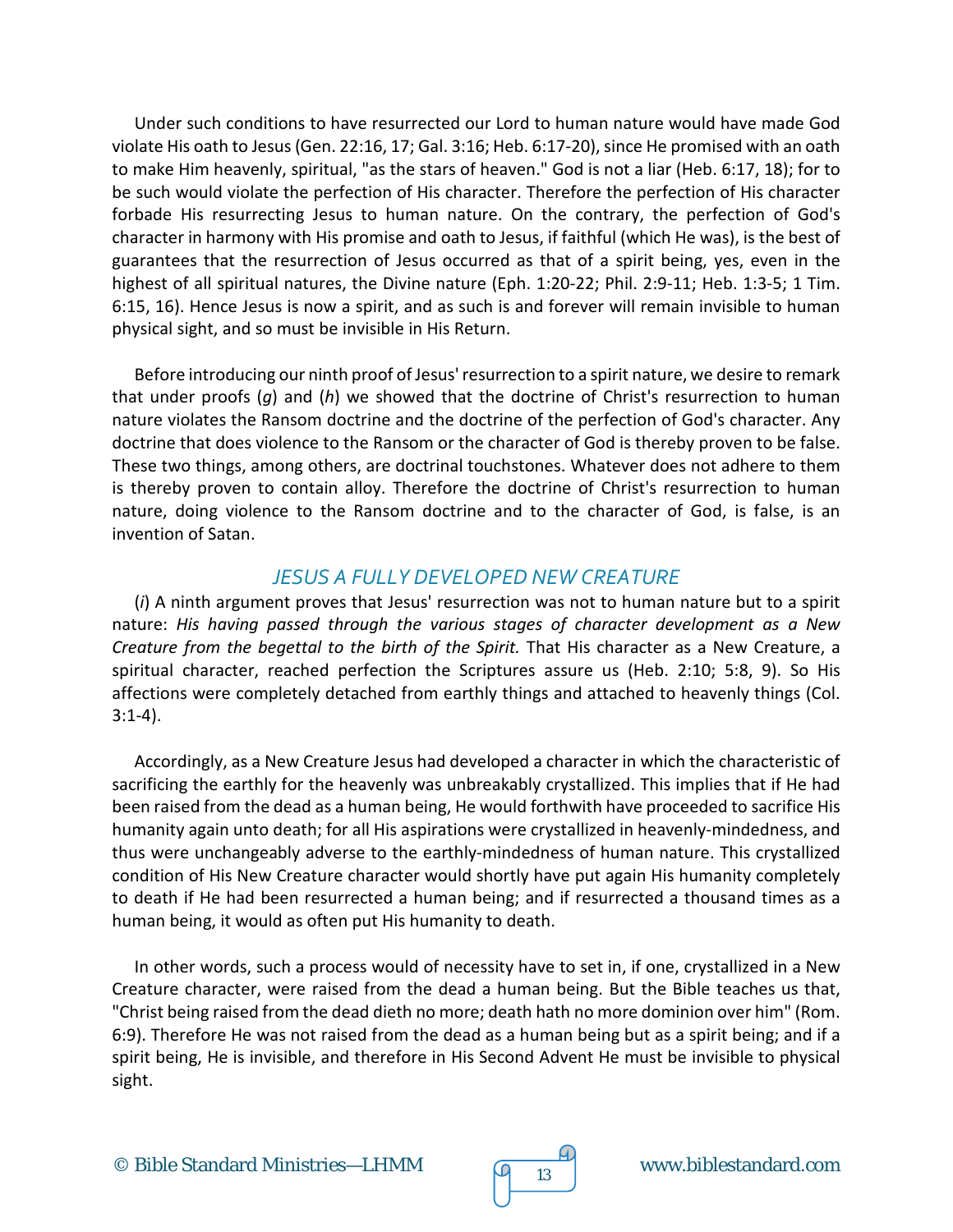#### *JESUS' OFFICE AS SAVIOR*

(*j*) A tenth fact proves that Christ was resurrected, not a human, but a spirit being: *His office as Savior of the elect now and of the obedient of the world in the Millennial Mediatorial Reign.* A human being would be unable to minister to the multitudinous needs of God's children scattered all over the earth, and to checkmate the attempts of Satan, the demons and fallen men against His elect; for only a highly exalted spirit being could do this well. Much less could a human being bind Satan and his fallen angels, destroy Satan's empire and establish God's Kingdom, awaken all the dead, restoring their personality and individual characteristics, and then through a Mediatorial Reign offer them effective help for their restoration to human perfection, and actually work it in all that will obey, not to speak of turning this earth into a paradise.

Only a highly exalted spirit being could do these things, which will constitute the chief features of His ministry to the world of mankind in the Millennial Mediatorial Reign. Therefore His possession of the capacities to fulfill His ministry to the Church now and to the world in the Mediatorial Reign proves that He was raised from the dead, not in human nature, but in a spirit nature. Therefore He is forever invisible to mankind's physical sight, and for this reason His Second Coming must be invisible to their physical sight.

#### *JESUS' OFFICE AS GOD'S VICEGERENT*

(*k*) An eleventh Biblical teaching proves the same thing: *Jesus' office as God's Vicegerent.* The Bible most clearly teaches that God does all things by Him (1 Cor. 8:6; Matt. 28:18; Eph. 1:20-23; Phil. 2:9-11; 3:21; Col. 1:15-19; Heb. 1:3-5; Rev. 5:11-13). This means, of course, that He is Jehovah's Vicegerent throughout the Universe. Self-evidently the duties of such an office cannot be performed by a human. How, to mention but one item among millions, could a human, a being lower than an angel, control the angels, the heavenly principalities, powers, thrones, dominions, cherubim and seraphim? Accordingly, we see from His being Jehovah's Vicegerent that He is no longer a human being but a spirit being, who as such must be invisible to mankind's physical eyes, and who accordingly must be invisible to their physical eyes in His Second Advent.

#### *JESUS' APPEARANCES TO HIS DISCIPLES*

(*l*) As a twelfth and final point in proof of His resurrection as a spirit being and not as a human being, we offer *the facts of His various appearances with different bodies to His disciples after His resurrection.* To understand His appearances to them in different bodies we must remember several things: (1) the nature of Christ's resurrection body, which we have already proven to be a spirit body and not a human body, and which necessarily implies that it was invisible to the physical sight of His disciples; and (2) the purpose of His appearances, and that in different bodies, which was to prove to them that (*a*) He was alive from the dead and (*b*) that none of the bodies that He caused to appear and disappear before them was His resurrection body, which being spiritual was necessarily invisible to them (1 Tim. 6:16). Remembering then that Jesus had the twofold purpose of proving to His disciples He was alive from the dead and that He was changed in nature from a human to a spirit being, we are put into a position to understand clearly the entire account of His appearances in different bodies to the disciples.

© Bible Standard Ministries—LHMM  $\sqrt{q}$  14 www.biblestandard.com

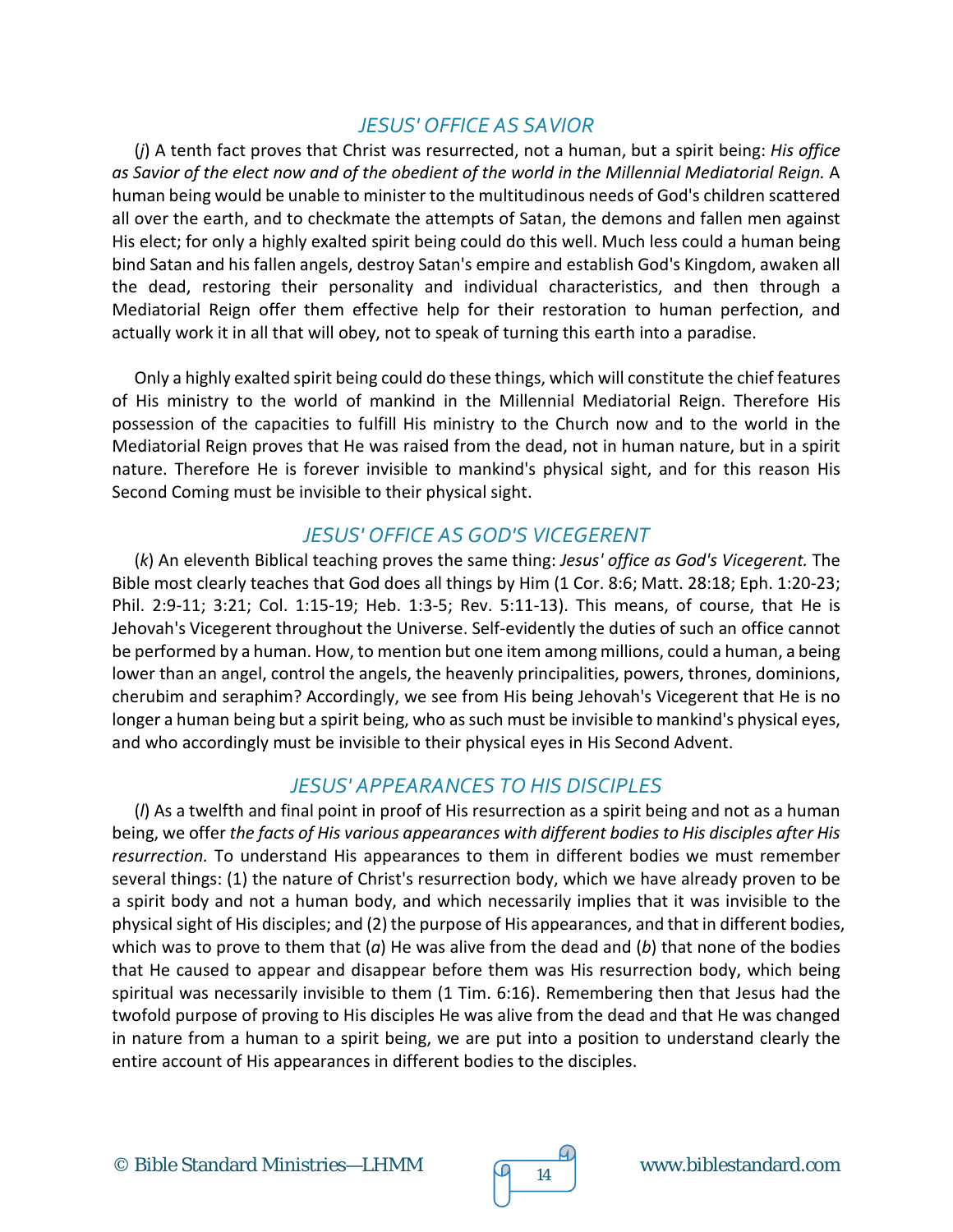The disciples, in harmony with God's Word, believed that the dead are dead and therefore can know and do nothing (Eccles. 9:5, 10; Psa. 6:5; 78:50; 146:4; 1 Cor. 15:13-18). Accordingly, all that Jesus had to do to prove to them that He was alive again was to do something and show that He had knowledge of various things. Thus His simple announcing of Himself as alive, and His actions when He appeared to them, were proofs sufficient to them that He was alive from the dead. Additionally, to convince them that He was changed from the human to a spirit nature, He appeared to them in a variety of bodies, from which they gradually drew the conclusion that none of the bodies that they saw was His real resurrection body, which they, gradually coming to learn was spirit, recognized could not be seen with physical sight. Thus He convinced them quickly that He was alive, and gradually that He was no longer human, but Divine.

Our Lord made these appearances in the same general way that angels in the past had made their appearances to human beings, *e.g*., to Abraham, Sarah, Lot, Jacob, Gideon, Samson's parents, *i.e*., by creating or materializing human bodies, for the purpose; for the bodies in which the angels appeared to these persons were not their own bodies, but bodies created on the spot to make the necessary appearances, because these angels, or spirits, had spirit bodies and hence invisible bodies. The fallen angels in spiritistic seances with sinister motives materialize bodies in a similar manner now, pretending that they are our dead friends and relatives. Thus when Jesus appeared to the disciples He created the bodies that He showed them, and when He desired to *disappear* He simply dissolved those bodies. We know this to be true because He did not appear twice in the same body, at least in the first stages of the various appearances after His resurrection.

Another consideration also proves this thought: *the clothes in which Jesus appeared.* Where did He get the clothes in which He appeared after His resurrection? We know that the soldiers took His own clothes at the crucifixion (Matt. 27:35), and that at His resurrection He left the grave-clothes in the tomb (John 20:5). Evidently Jesus created the clothes that He wore at these various manifestations, appearing to Mary in the clothing of a gardener, to the two on the way to Emmaus in the garments of a traveler, *etc.* If He created different clothes for the various appearances, it is of course plain that He did the same with the different bodies that He showed the disciples.

To Mary Magdalene, Jesus first appeared as a gardener, and was not recognized by her until He made some changes in His tones, and probably in the body in which He appeared (John 20:14- 18). To the two on the way to Emmaus (Luke 24:13-31) He appeared as a stranger and traveler, and according to Mark's testimony, *in another form* (Mark 16:12). Neither did they recognize Him while He talked with them for several hours, until in the breaking of the bread He probably made some change in His appearance that enabled them to recognize Him, their eyes being previously "holden," because previously He was "in another form."

To the ten Apostles in the upper room Jesus appeared (despite closed and locked doors, which offered no impediment to the entrance of a spirit being—John 3:8; for as such He entered the room) in a form different from the one with which they were familiar; otherwise they could not have taken Him for a spirit (Luke 24:37).

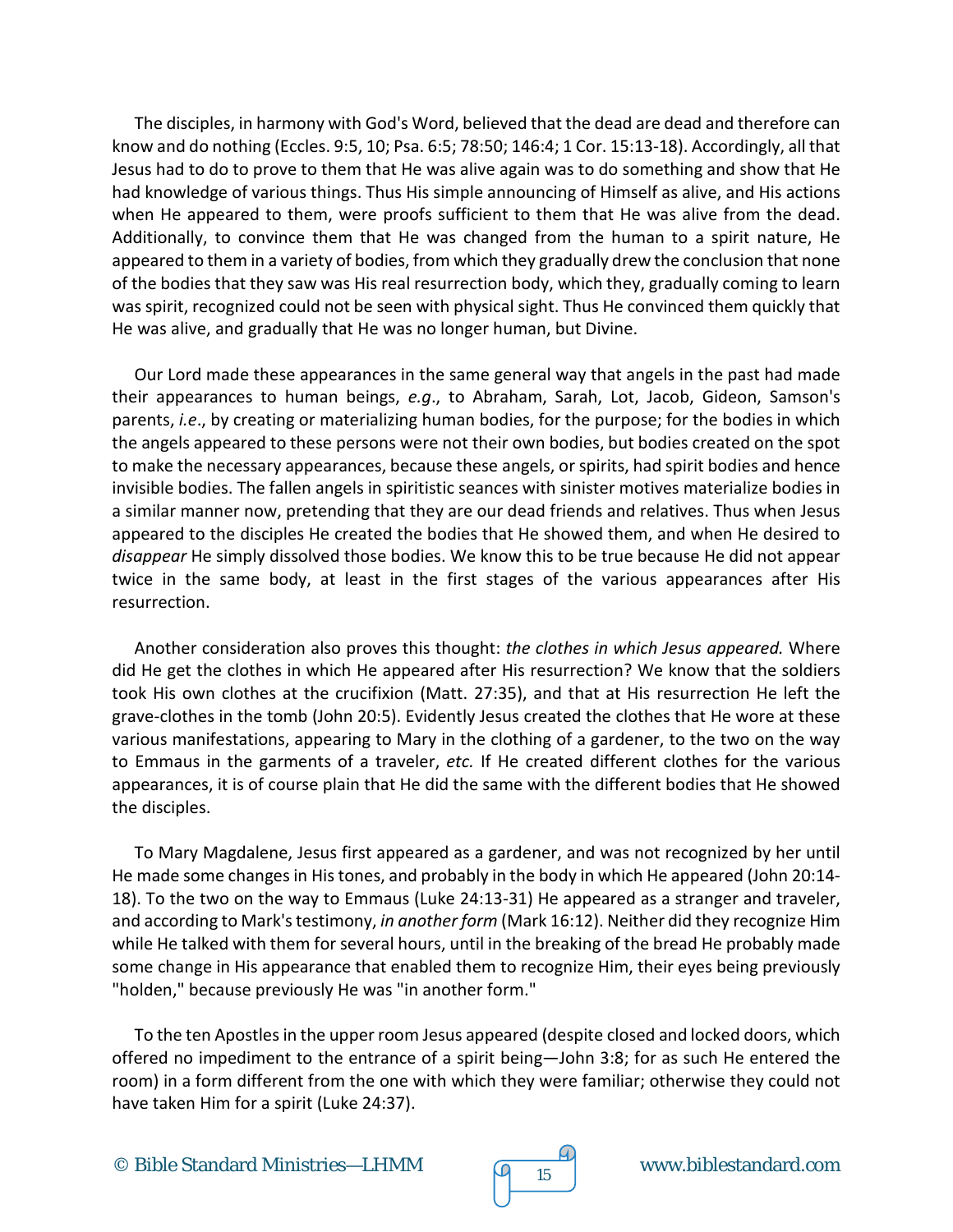Had they been less excited, the Apostles would not have taken the material body of flesh and bones which they saw to be a spirit, since "a spirit hath not flesh and bones," as they saw the body to have which Jesus showed them—a proof positive of the fact that the body that He showed them was not His resurrection body, but one that He had created for the manifestation after entering the room, since He there said "a spirit hath not flesh and bones," and the Apostle Paul says that in His resurrection He became "a life-giving spirit" (Luke 24:39; 1 Cor. 15:45). Therefore in Jesus' resurrection His body did not have flesh and bones.

And, accordingly, the one He there showed them as having flesh and bones was one created then and there for the purpose of the manifestation and was not His resurrection body. Jesus did not add the word "blood" to the words "flesh and bones" in Luke 24:39, because, while by handling the body that He showed them they could "see"—know—that it had flesh and bones, their handling it would not enable them to "see" that it contained blood.

A week later Jesus similarly appeared to His Apostles, Thomas, who had feared that a swindler was deceiving the other disciples, being present. Jesus gave Thomas the proof of His identity and resurrection that Thomas had requested (John 20:24-27). The fact that again on this occasion Jesus entered the closed room (v. 26) proves that He entered it as a spirit being, after which He created a body of flesh that stood the acid test that Thomas had specified as a proof of His identity.

Again, to the disciples at the Sea of Tiberias Jesus appeared in a still different form, and was not recognized by His form at all, but by the miracle that He performed (John 21:4-12). How in harmony with the fact that He was then before them in a totally different form from any they had seen before, is the remark, "None of the disciples *durst* ask him, Who art thou? *knowing* that it was the Lord."

This remark evidently implies (1) that the disciples did not recognize Jesus from His form; (2) that the miracle had largely but not fully convinced them that their beloved Master was again in their midst; (3) that in their hearts they felt that the miracle should have been considered by them as a strong enough evidence to their faith that it was He, for which reason they were ashamed to ask for a verbal statement of His identity, though they desired for full conviction such an assurance; and (4) that such a desire would not have been cherished by them had He appeared in His old familiar form. Moreover, the doubts in Galilee of some of the 500 disciples (others than the eleven Apostles, who had been convinced before leaving Jerusalem for Galilee) can be accounted for on no other ground than that to them He appeared in an unfamiliar form (Matt. 28:16, 17).

The facts that we have cited respecting Jesus' appearances to His disciples between His resurrection and ascension all prove that Jesus arose from the dead, not a human but a spirit being. They also prove that He created various bodies to prove to them that He was alive from the dead, and was changed from human nature to a spirit nature, and had none of the bodies that He showed to them as His glorious resurrection body.